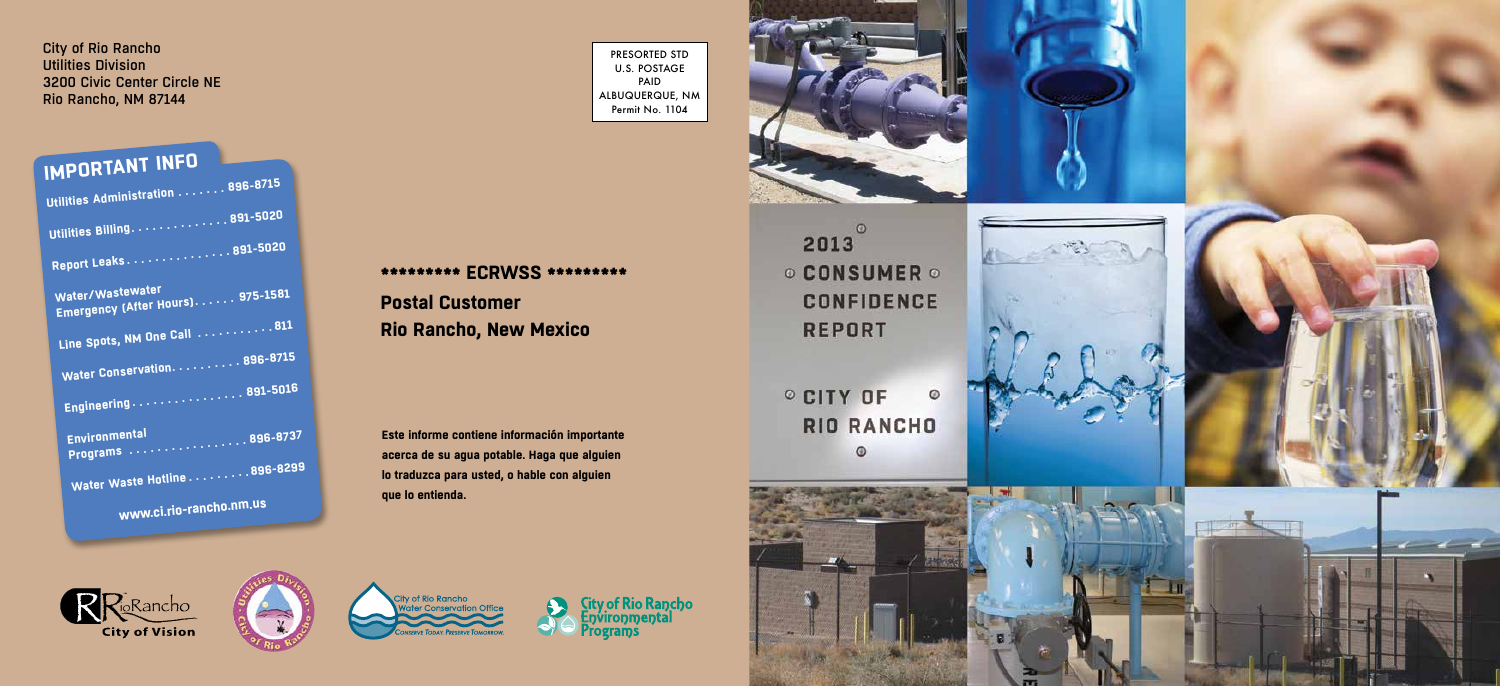$\blacksquare$  To ensure tap water is safe to drink, the Environmental Protection Agency (EPA) prescribes regulations which limit the amount of certain contaminants in water provided by public water systems. The Food and Drug Administration (FDA) regulates bottled water, which must provide the same protection of public health.

> Note: All text preceded by a ■ contains information required by the U.S. Environmental Protection Agency (EPA).





### **And the winner is…**

Hanna Harper from Rio Rancho High School was the winner of the 6th annual Every Drop Counts Award. This award is given each year to the student(s) who has the best science fair project on water quality or water quantity. Ms. Harper's award of \$100 was for her project entitled "#WaterProbs."

Ms. Harper's project was to further support that invertebrates are highly sensitive to pollutants. Invertebrates are animals that have no backbone or spinal column, such as insects, worms, jellyfish, starfish, and snails. This year, in addition to nitrates, she tested to see if ammonia,

phosphates, or pH affected invertebrates. Ammonia and pH both seemed to yield no affect, but the phosphates and nitrates both had a high Pearson's correlation number (which conveys that they have negative consequences on invertebrates). Ms. Harper performed conductivity and total dissolved solids tests to solidify and confirm her results. She sampled the invertebrates using a bio survey. The closer the pollutants came to 5 parts per million (ppm) concentration in the water the more potent they appeared to be. In this Phase II experiment, the nitrate correlation number went from -0.7 to -0.9, which illustrates that invertebrate populations are not only affected by pollutants, but these pollutants will eventually increase to a point where they cannot survive. "If there was more water in the river to dilute the chemicals, this could potentially solve the issue." stated Ms. Harper.

If you have a student who needs assistance with science expo projects, call **(505) 896-8715** for help.

Rio Rancho's drinking water comes entirely from the Santa Fe Group Aquifer. An aquifer is an underground layer of water-bearing permeable rock or unconsolidated materials (gravel, sand, or silt) from which groundwater can be extracted using a water well. This underground water source is not limitless, so conservation of this natural resource is a must. The aquifer in this area lies within volcanic rocks and these rocks contain naturally occurring arsenic. As water infiltrates through the rock type, it dissolves some of the arsenic from the rocks.

### **QUALITY DRINKING WATER BEGINS HERE!**

#### **GET INVOLVED IN CITY WATER MATTERS**

The Utilities Commission is a group appointed by the mayor and city council; one person per city council district plus an at-large position. The Utilities Commission guides the city's Utilities Division with input and policy decision-making that impacts the entire city. The Utilities Commission meets on the third Tuesday of every month at 6:00 p.m. at City Hall, 3200 Civic Center Circle NE. These are open meetings, so come and voice any of your water or wastewater concerns. For more information on the Utilities Commission please call **(505) 896-8715** or go to **www.ci.rio-rancho.nm.us**.

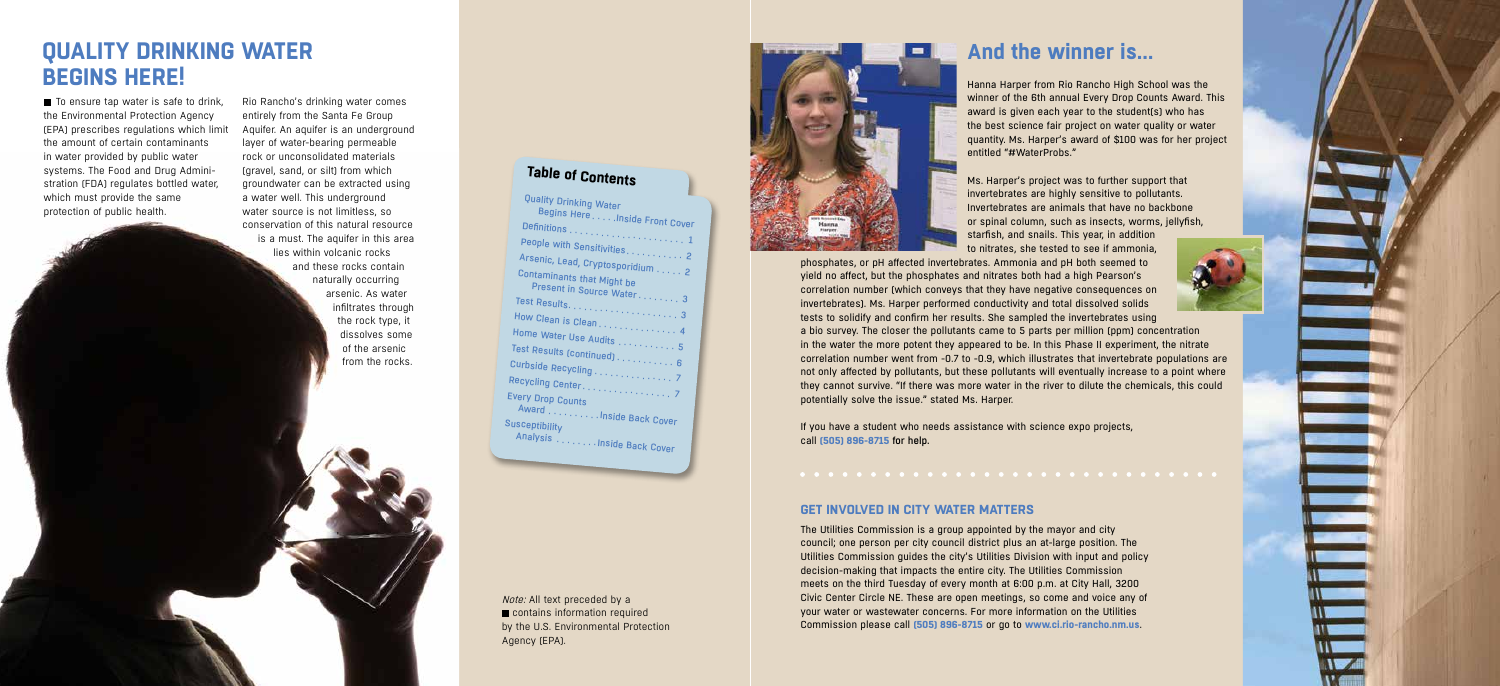**MRDL:** Maximum Residual Disinfectant Level – The highest level of a disinfectant allowed in drinking water. There is convincing evidence that addition of a disinfectant is necessary for control of microbial contaminants.

**MRDLG:** Maximum Residual Disinfectant Level Goal – The level of a drinking water disinfectant below which there is no known or expected risk to health. MRDLGs do not reflect the benefits of the use of disinfectants to control microbial contaminants.

**AL:** Action Level – The concentration of a contaminant which, if exceeded, triggers treatment or other requirements that a water system must follow.

**MCL:** Maximum Contaminant Level – The highest level of a contaminant that is allowed in drinking water. MCLs are set as close to the MCLGs as feasible using the best available treatment technology.

**MCLG:** Maximum Contaminant Level Goal – The level of a contaminant in drinking water below which there is no known or expected risk to health. MCLGs allow for a margin of safety.

#### **The following definitions are used in this water quality report:**

**N/A:** Not applicable. **ND:** Not detected. **pCi/L:** Picocuries per

m

liter – A measure of radioactivity.

Drinking water, including bottled water, may reasonably be expected to contain at least small amounts of some contaminants. The presence of contami nants does not necessarily indicate that water poses a health risk.

**ppb:** Parts per billion or micrograms per liter – Approximately equal to 3 seconds out of a century.

**ppm:** Parts per million or milligrams per liter – Approximately equal to 32 seconds out of a year.

**Range of detection:** Highest & lowest levels of substance found in treated drinking water.

**U.S. ENVIRONMENTAL PROTECTION AGENCY (EPA) SAFE DRINKING WATER HOTLINE:**

**(800) 426-4791**

**RIO RANCHO WATER PRODUCTION MANAGER: (505) 896-8813 <sup>1</sup>**

The numbers are in for 2013 water usage in Rio Rancho. Citizens and businesses in the city did a tremendous job conserving water. Our water usage for the full water system is 136 gallons per capita per day. This is a 38 percent reduction in water use since 2000. Single-family residential water use has also dropped from 79.7 gallons per capita per day in 2012 to 71.9 gallons in 2013.

# *Way to Go, Rio Rancho!*







## **FOR YOUR INFORMATION**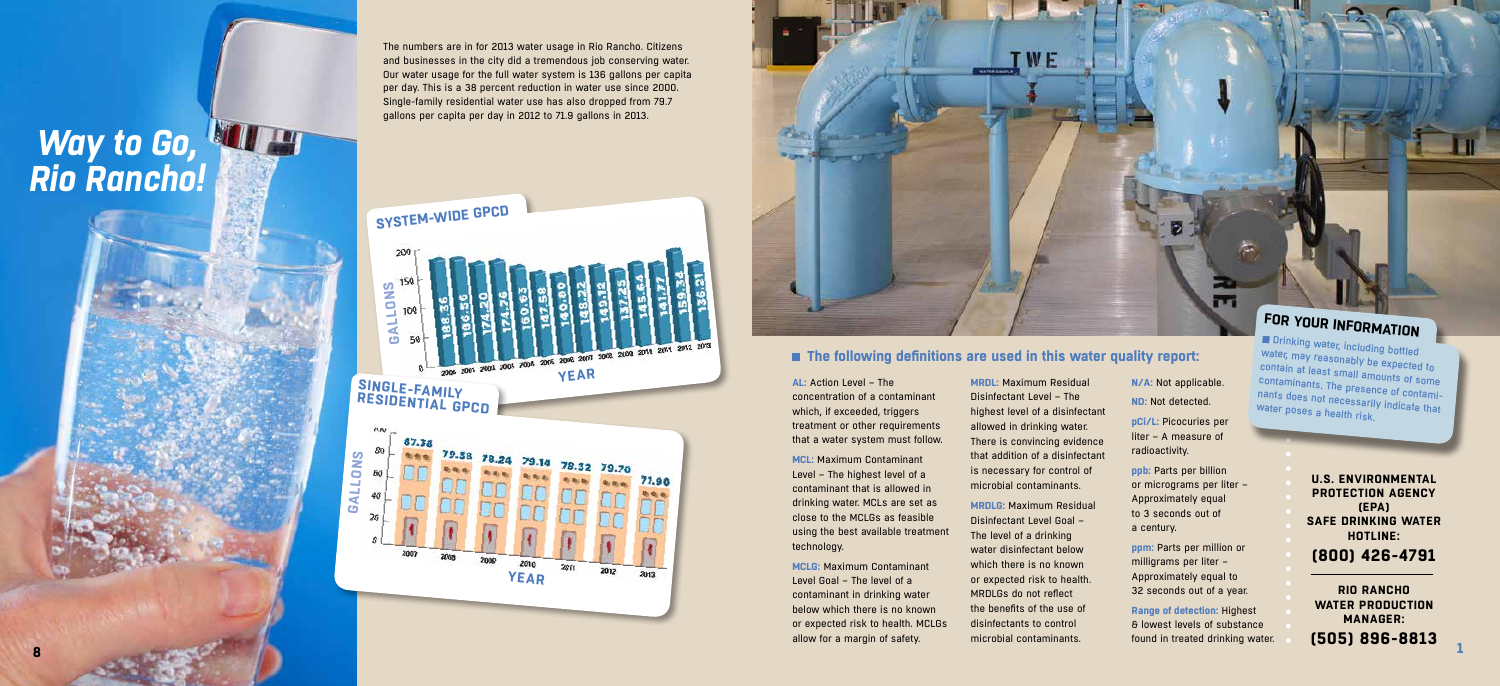**2**

#### **LEAD/COPPER**

Lead and copper can come from the plumbing system in homes and businesses. The city is required to test for lead and copper every three years from homes of a certain age range. Neither lead nor copper exceeded their respective action levels because the 90<sup>th</sup> percentile values were below the action levels.

> If present, elevated levels of lead can cause serious health problems, especially for pregnant women and young children. Lead in drinking water is primarily from materials and components associated with service lines and home plumbing. The Rio Rancho Utilities Division is responsible for providing high quality drinking water, but cannot control the variety of materials used in plumbing components. When your water has been sitting for several hours, you can minimize the potential for lead exposure by flushing your tap for 30 seconds to 2 minutes before using water for drinking or cooking.

While your drinking water meets EPA's standard for arsenic, it does contain low levels of arsenic. EPA's standard balances the current understanding of arsenic's possible health effects against the cost of removing arsenic from drinking water. EPA continues to research the health effects of low levels of arsenic, which is a mineral known to cause cancer in humans at high concentrations and is linked to other health effects such as skin damage and circulatory problems.

#### REDUCE, REUSE, RECYCLE. Just as these

#### **ARSENIC**

*The list of items that can be recycled is quite large and includes:*

- Cans (aluminum and tin)
- Cardboard
- Catalogs and magazines
- Junk mail
- Newspaper
- Paper bags

three words are used in the water conservation world, they are also important for sustainable living in everyday life. As the City of Vision continues to grow, we are "thinking green." Recycling plays an increasingly important role in our healthy and sustainable growth plan and lessens the amount of waste that goes to the landfill.

Together our residents and businesses are helping to recycle and process waste with an environmentallyfriendly action plan.

#### **HOW CAN YOU RECYCLE?**

If you are concerned about lead in your drinking water, you may wish to have your water tested. Information on lead in drinking water, testing methods, and steps you can take to minimize exposure is available from the Safe Drinking Water Hotline or at

All residential customers are issued a large, green, 96-gallon recycling cart by Waste Management. Customers do not pay any additional cost for this recycling service, and the carts are picked up weekly. Almost 91% of Rio Rancho's citizens participate in the curbside recycling program with a goal of 100% participation.

## **Curbside Recycling**



- Paperboard • Phone books • Plastics #1 - #7
- (no plastic bags)
- Stationary and copy paper (no shredded paper)
- *Materials that are accepted are:*
- Usable clothing and shoes
- Eye glasses
- Mixed paper (including soft back books)
- Tires (limit 4 passenger tires per vehicle/Saturday) • Cardboard
- Electronics, including TVs Hearing Aids (limit 4 TVs per vehicle/Saturday)
- Appliances, including Freon units
- Aluminum
- Plastics #1-7
- Scrap metal
- -

| <b>Substance</b>                | <b>MCL</b><br><b>MCLG</b> |                  | Our<br><b>Water</b> | Range of<br><b>Detection</b> | <b>Sample</b><br>Year | <b>Violation</b> | <b>Typical Source of</b><br><b>Contamination</b>                                                                                 |
|---------------------------------|---------------------------|------------------|---------------------|------------------------------|-----------------------|------------------|----------------------------------------------------------------------------------------------------------------------------------|
| Chromium<br>(ppb)               | 100                       | 100 <sub>1</sub> | 8                   | N/A                          | 2012                  | No               | Erosion of<br>natural deposits                                                                                                   |
| Fluoride<br>(ppm)               | 4                         | 4                | 0.82                | N/A                          | 2012                  | No               | Erosion of<br>natural deposits                                                                                                   |
| Mercury<br>[Inorganic]<br>ppb   | 2                         | $\mathcal{P}$    | 0.7                 | N/A                          | 2012                  | No               | Erosion of natural<br>deposits; discharge<br>from refineries and<br>factories; runoff from<br>landfills: runoff from<br>cropland |
| Nitrate as<br>Nitrogen<br>(ppm) | 10                        | 10               | 3.83                | $ND-3.83$                    | 2013                  | No               | Runoff from fertilizer<br>use; leaching<br>from septic tanks,<br>sewage; erosion of<br>natural deposits                          |

| <b>Substance</b> | <b>MCL</b>                     | <b>MCLG</b> | Our<br><b>Water</b>          | Range of<br><b>Detection</b> | <b>Sample</b><br>Year                            |      | <b>Violation</b> |                                | <b>Typical Source of</b><br><b>Contamination</b>    |  |
|------------------|--------------------------------|-------------|------------------------------|------------------------------|--------------------------------------------------|------|------------------|--------------------------------|-----------------------------------------------------|--|
| Arsenic<br>(ppb) | 10                             | 0           | 6                            | N/A                          |                                                  | 2012 | No               | Erosion of<br>natural deposits |                                                     |  |
|                  |                                |             |                              |                              |                                                  |      |                  |                                |                                                     |  |
| <b>Substance</b> | <b>Action</b><br>Level<br>[AL] | <b>MCLG</b> | <b>Our Water</b>             |                              | <b>Number</b><br>of Sites<br><b>Exceeding AL</b> |      | <b>Sample</b>    | <b>Violation</b>               | <b>Typical</b><br>Source of<br><b>Contamination</b> |  |
| Copper<br>(ppm)  | 1.3                            | 1.3         | 0.32<br>r90th<br>percentile) | 0                            |                                                  | 2011 |                  | No                             | Corrosion of<br>household<br>plumbing<br>systems    |  |
| Lead<br>(ppb)    | 15                             | $\Omega$    | 3.8<br>(90th<br>percentile)  | $\overline{c}$               |                                                  | 2011 |                  | No                             | Corrosion of<br>household<br>plumbing<br>systems    |  |

### $-0.0000000000$ **TRACE DETEC ARSENICGUAR**

#### **RECYCLING CENTER IS OPEN FOR BUSINESS!**

In a partnership between the City of Rio Rancho and Sandoval County, the Recycling Center is open to residents only and is located at 2700 Iris Road NE (corner of Iris and Idalia Roads). It is open on Saturdays from 8:00 AM to 1:00 PM.

#### For more information call **(505) 891-5015.**

**www.epa.gov/safewater/lead.**

#### **FOR MORE INFORMATION**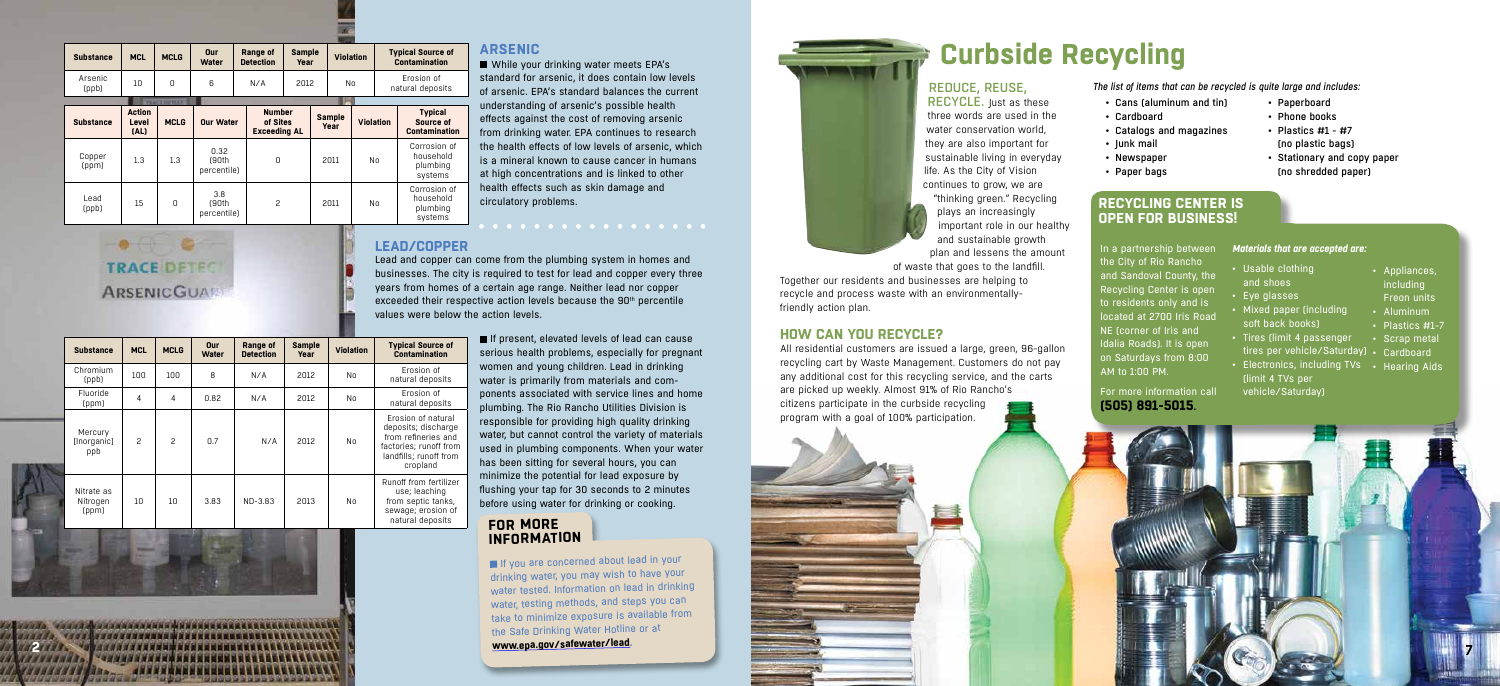#### **MICROBIAL CONTAMINANTS**

**CONTAMINANTS: Viruses and bacteria** which may come from sewage treatment plants, septic systems, agricultural livestock operations, and wildlife.

**CONTAMINANTS THAT MAY BE PRESENT IN SOURCE DRINKING WATER INCLUDE:**

metals which can be naturally-occurring or result from urban storm water runoff, industrial or domestic wastewater discharges, oil and gas production, mining, or farming.

**INORGANIC CONTAMINANTS: Salts and** 

**PESTICIDES AND HERBICIDES: May** come from a variety of sources such as agriculture, storm water runoff, and residential uses.

#### **ORGANIC CHEMICAL CONTAMINANTS:**

**RADIOACTIVE CONTAMINANTS: Can be naturally**occurring or be the result of oil and gas production and mining activities.

Some people may be more vulnerable to contaminants in drinking water than the general population. Please seek advice from your health care provider if you are:

> Synthetic and volatile organic chemicals, which are by-products of industrial processes and petroleum production, and can also come from gas stations, urban storm water runoff, and septic systems.

#### Total Coliform Bacteria  $5%$ sar

 $Substance$ 

### $Substance$ 2-Butanone  $(MEK)$  (ppb)

Alpha emitters  $(pCi/L)$ 

Beta/photon emitters (pCi/L)

226/228 (pCi/L) Uranium (ppb)

 $Substance$ 



#### **PEOPLE WITH SENSITIVITIES**

- Immuno-compromised
- Undergoing chemotherapy
- A transplant recipient
- Living with HIV/AIDS or other immune system disorders
- Elderly or have a newborn that may be at risk from infection



■ The EPA Center for Disease Control guidelines on appropriate ways to lessen the risk of infection by Cryptosporidium and other microbial contaminants are available from the Safe Drinking Water Hotline at **(800) 426-4791** .

| . .<br><b>ALL EARLESTS</b><br><b>.</b><br><b>ALLAND PROPERTY</b><br><b></b><br><b>AUGUST 13724</b><br><b><i><u><u> BARAMERRAL</u></u></i></b><br><b><i><u> CONTRACTORY</u></i></b><br><b>************</b><br><b>ANNUL 233223</b> | <b>MARINA</b><br>19886<br>14444<br>120.00<br><b>A 4 5 6 7</b><br><br>12636<br><b>AT AT</b><br>त हाल<br><b>TT</b> | ٠<br>m.<br>64<br><b>COLORADO</b><br>64<br><b>Alliance</b><br>m.<br><b>All Group of</b><br>٠<br>64<br><b>N.M.A.</b><br><b>BOW</b><br>.,<br><b>NINE ALL</b><br>ik i<br>×<br><b>TIM</b><br>▄<br>ab.<br><b>Allena</b><br><b>SALE</b><br>m.<br>. .<br>- 1<br>m.<br><b>STA</b> |
|----------------------------------------------------------------------------------------------------------------------------------------------------------------------------------------------------------------------------------|------------------------------------------------------------------------------------------------------------------|--------------------------------------------------------------------------------------------------------------------------------------------------------------------------------------------------------------------------------------------------------------------------|
| **********<br><b><i><b>BBMMWWWWW</b></i></b><br><b>AND AN AVE</b><br>,,,,,,,,,<br><b><i><b>BADDA</b></i></b>                                                                                                                     |                                                                                                                  |                                                                                                                                                                                                                                                                          |
|                                                                                                                                                                                                                                  |                                                                                                                  | $\bullet$<br>۰                                                                                                                                                                                                                                                           |
|                                                                                                                                                                                                                                  |                                                                                                                  |                                                                                                                                                                                                                                                                          |

**GENER** 

| <b>MCL</b>                          | <b>MCLG</b> | <b>Highest Monthly</b><br>Percentage In<br><b>Our Water</b> | <b>Sample</b><br>Year | <b>Violation</b> | <b>Typical Source of</b><br><b>Contamination</b> |  |  |  |  |  |  |  |
|-------------------------------------|-------------|-------------------------------------------------------------|-----------------------|------------------|--------------------------------------------------|--|--|--|--|--|--|--|
| of monthly<br>mples are<br>positive | Ο           |                                                             | 2013                  | N <sub>0</sub>   | Naturally present in the<br>environment          |  |  |  |  |  |  |  |

| <b>MCL</b> | <b>MCLG</b> | Our<br>Water | Range of<br><b>Detection</b> | <b>Sample</b><br>Year | <b>Violation</b> | <b>Typical Source of</b><br><b>Contamination</b> |
|------------|-------------|--------------|------------------------------|-----------------------|------------------|--------------------------------------------------|
| 15         | 0           | 6.9          | $0.1 - 6.9$                  | 2011                  | No               | Erosion of<br>natural deposits                   |
| 50         | 0           | 10.3         | $2.5 - 10.3$                 | 2011                  | N <sub>0</sub>   | Decay of<br>natural and man-made<br>deposits     |
| 5          | 0           | 0.46         | $0.04 - 0.46$                | 2011                  | No               | Erosion of<br>natural deposits                   |
| 30         | 0           | 7            | $1 - 7$                      | 2011                  | No               | Erosion of<br>natural deposits                   |

The Susceptibility Analysis of the Rio Rancho water utility reveals that the utility is well maintained and operated, and the sources o<sup>f</sup> drinking water are generally protected from potential sources of contamination. The susceptibility rank of the entire water system is MODERATELY LOW, a good rating. Call New Mexico Environment Department at **(877) 654-8720** for questions.

Radium combined

| <b>Substance</b>          | <b>MCL</b> | <b>MCLG</b> | Our<br><b>Water</b> | Range of<br><b>Detection</b> | <b>Sample</b><br>Year | <b>Violation</b> | <b>Typical Source of</b><br><b>Contamination</b>                                                               |
|---------------------------|------------|-------------|---------------------|------------------------------|-----------------------|------------------|----------------------------------------------------------------------------------------------------------------|
| 2-Butanone<br>(MEK) (ppb) | N/A        | N/A         | 2.8                 | $ND-2.8$                     | 2011                  | No               | Discharge from solvents<br>used for coatings, resins,<br>and adhesives                                         |
| Tetrahydrofuran<br>(ppb)  | N/A        | N/A         | 0.8                 | $ND-0.8$                     | 2011                  | No               | Discharge from<br>manufacturing of<br>protective coatings,<br>adhesives, magnetic<br>strips, and printing inks |
|                           |            |             |                     |                              |                       |                  |                                                                                                                |

#### **CRYPTOSPORIDIUM**

**6**

|   | <b>Substance</b>      | <b>MCL</b> | <b>MCLG</b> | Our<br>Water | Range of<br><b>Detection</b> | <b>Sample</b><br>Year | <b>Violation</b> | <b>Typical Source of</b><br><b>Contamination</b> |
|---|-----------------------|------------|-------------|--------------|------------------------------|-----------------------|------------------|--------------------------------------------------|
|   | <b>TTHMS</b><br>(ppb) | 80         | N/A         | 45           | $1.5 - 45$                   | 2013                  | No               | By-product of<br>drinking water<br>disinfection  |
|   | HAA5<br>(ppb)         | 60         | N/A         | 2.7          | $0.58 - 2.7$                 | 2013                  | No               | By-product of<br>drinking water<br>disinfection  |
| ۵ | Chlorine<br>(ppm)     | 4          | 4           | 0.6          | $0.5 - 0.7$                  | 2013                  | No               | Water additive to<br>control microbes            |

#### **FOR YOUR INFORMATION**

The City of Rio Rancho does not have any regulated organic chemical contaminants or pesticides and herbicides detected in our water. We are required by the U.S. EPA to test and monitor for non-regulated organic contaminants and two substances are detected in our water.

### **SUSCEPTIBILITY ANALYSIS**